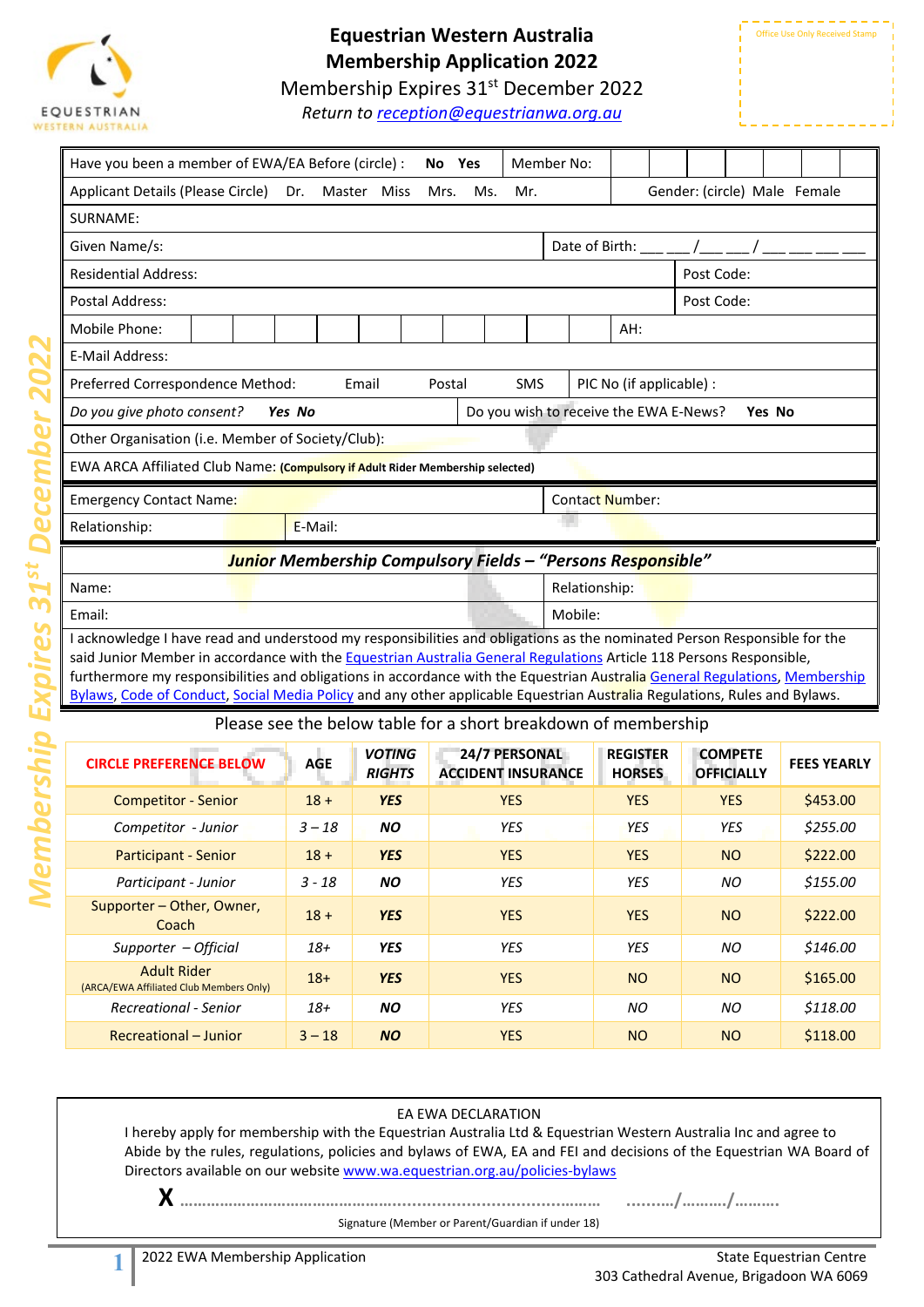

Membership Expires 31<sup>st</sup> December 2022 *Return to [reception@equestrianwa.org.au](mailto:reception@equestrianwa.org.au)*



Please complete the table below for VOTING RIGHTS *(If you do not select 1 or more you are not eligible to vote for a sport committee for 2022) If you wish to enquire about voting please call the EWA office on 92961200*

Please also let us know your PRIMARY SPORT and select the sports you are interested in for our records. Primary Sport: \_\_\_\_\_\_\_\_\_\_\_\_\_\_\_\_\_\_\_\_\_\_\_\_\_\_\_\_\_\_\_\_\_\_\_\_\_\_\_\_\_\_\_\_\_\_\_\_\_

| <b>Sport</b>            | <b>Voting</b> | <b>Interested</b> |
|-------------------------|---------------|-------------------|
| <b>Carriage Driving</b> |               |                   |
| Coaching                |               |                   |
| <b>Dressage</b>         |               |                   |
| <b>Dressage - Pony</b>  |               |                   |
| Endurance               |               |                   |
| <b>Eventing</b>         |               |                   |
| General                 |               |                   |
| Interschools            |               |                   |
| <b>Jumping</b>          |               |                   |
| Para Equestrian         |               |                   |
| Recreational            |               |                   |
| <b>Show Horse</b>       |               |                   |
| <b>Vaulting</b>         |               |                   |

**Return to EWA, via Email [reception@equestrianwa.org.au](mailto:reception@equestrianwa.org.au)**

**Or via post - 303 Cathedral Avenue, Brigadoon, WA, 6069**

Please make cheque/money order payable to 'Equestrian WA'.

*Emailed applications will not be accepted without credit card details.* 

*Please note: Payment plans require a 50% minimum upfront payment via credit card. For Payments plans please send all 4 pages. Email [reception@equestrianwa.org.au](mailto:reception@equestrianwa.org.au)*

| Please fill in for full payment on Credit/Debit Card Only<br>Signature |  |      |  |            |  |  |                     |  |  |                              |  |  |  |  |  |
|------------------------------------------------------------------------|--|------|--|------------|--|--|---------------------|--|--|------------------------------|--|--|--|--|--|
| Type of Card:                                                          |  | Visa |  | MasterCard |  |  | <b>Expiry Date:</b> |  |  | Cvv:                         |  |  |  |  |  |
| Card Number:                                                           |  |      |  |            |  |  |                     |  |  |                              |  |  |  |  |  |
|                                                                        |  |      |  |            |  |  |                     |  |  | <b>Full Payment Total \$</b> |  |  |  |  |  |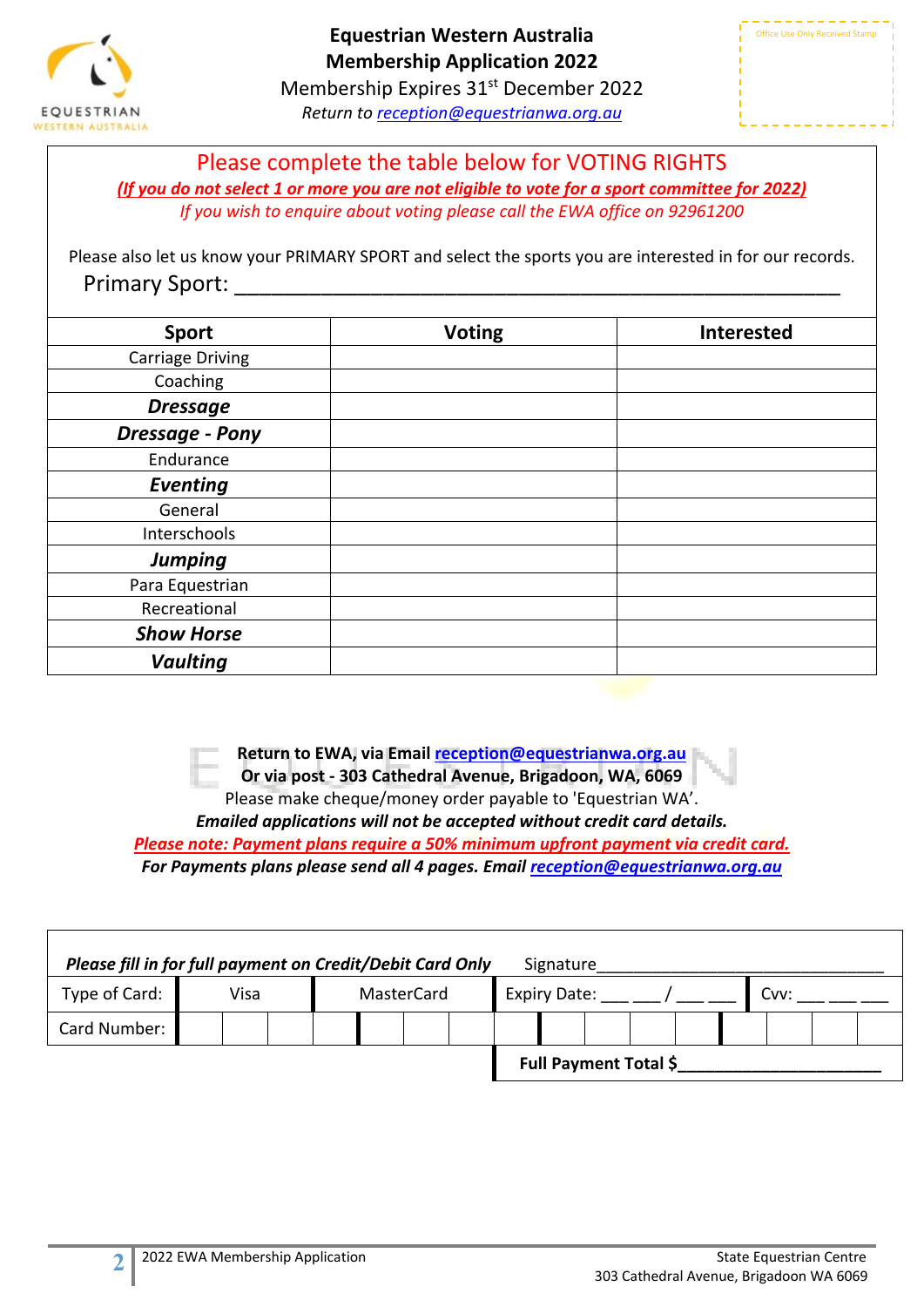

## **Equestrian Western Australia Membership Application 2022**

Membership Expires 31<sup>st</sup> December 2022

*Return to [reception@equestrianwa.org.au](mailto:reception@equestrianwa.org.au)*

| <b>Office Use Only Received Stamp</b> |
|---------------------------------------|
|                                       |
|                                       |
|                                       |

### *EQUESTRIAN WESTERN AUSTRALIA INC. ("EWA") RELEASE AND WAIVER OF LIABILITY ACKNOWLEDGEMENTS*

MEMBERSHIP AGREEMENT

WARNING - THIS DOCUMENT AFFECTS YOUR LEGAL RIGHTS AND OBLIGATIONS. PLEASE READ IT CAREFULLY AND DO NOT SIGN IT UNLESS YOU ARE SATISFIED YOU UNDERSTAND IT.

I hereby agree that by this Membership Agreement I am entitled to become a Member for 2022 on the terms and conditions set out in this document. Definitions

Equestrian Activity/Activities includes performing, participating or spectating in any capacity, including as a Member, in any activity authorised or recognised by Equestrian Australia (EA) or any of its Member Branches (including online and/or at home).

Organiser/s means the organiser of the Equestrian Activity and includes EA, the Member Branch (and its affiliated clubs, associations or committees) and the Coach.

Associate/s means Associate/s of the Organiser/s, being employees, volunteers, committees, Coaches, officials, medical personnel, Members, sponsors, promoters, advertisers, owners and lessees of premises on which Equestrian Activities are held, underwriters and consultants.

Coach means the person(s) or entity supplying the Equestrian Activity.

Claim means and includes any action, suit, proceeding, claim, demand, damage, penalty, cost or expense however arising including but not limited to negligence or under the Australian Consumer Law.

Member means a Participating Member as defined in the EA Constitution, being any person (Competitors, Participants and Supporters) or association of persons (incorporation or unincorporated) which is under the rules or constitution of a Member Branch, a duly registered and financial member of that Member Branch. Member Branches means Equestrian Victoria, Equestrian NSW, Equestrian Western Australia, Equestrian South Australia, Equestrian Queensland, Equestrian Tasmania and Equestrian Northern Territory.

Reckless Conduct means the supplier is aware, or should reasonably have been aware, of a significant risk that the conduct could result in personal injury to another person; and engages in conduct despite the risk and without adequate justification.

Acknowledgement of risks and consent

I acknowledge that Equestrian Activities are inherently dangerous recreational activities and there is a significant risk of injury, disability or death. I acknowledge that by engaging in any Equestrian Activities as a Member, I am exposed to certain risks and dangers and am under certain obligations as follows: that I may be seriously injured (including suffering a spinal injury, brain or head injury, fractures, soft tissue injury, illness and mental anguish and emotional disturbance) and may be killed;

Horses may act in a sudden and unpredictable manner, and the Organiser/s and Associate/s do not make any representations or warranties as to how a horse may act;

that I have considered all of the risks involved, including those risks associated with any pre-existing health condition, injuries or disabilities I may have; That the venue conditions at Equestrian Activities may be hazardous and may vary without warning or predictability;

that I will wear an approved helmet at all times while participating in the Equestrian Activities in accordance with the relevant EA General Regulations, EA and Fédération Equestre Internationale rules and regulations, and/or as requested by the Organiser/s or Associate/s;

that any misconduct (as determined by the Organiser/s or Associate/s or a delegated authority, at their discretion) or refusal by me to follow any direction of the Organiser/s or Associate/s, may result in my disqualification from the Equestrian Activities and the forfeiting of all fees paid in relation to the Equestrian Activities;

that the Organiser/s, Associate/s or their representatives in charge of meetings in respect of the Equestrian Activities are frequently obliged to make decisions under pressure of time/events;

That there may be no or inadequate facilities for treatment or transport of me if I am injured at Equestrian Activities;

that I have an obligation to myself and to others to act safely and within the constitution, rules, regulations, policies, guidelines and codes of conduct of EA and the Member Branches and any other rules, regulations, policies, guidelines and codes of conduct relevant to Equestrian Activities;

the Organiser/s and the Associate/s do not make any warranty that the services at the venue or the design of any course will be provided with due care and skill or that any materials provided in connection with the services will be fit for the purpose for which they are supplied;

To the extent that any warranty is implied it is excluded to the full extent permitted by law; and

That I have voluntarily read and understood this warning and accept and assume the inherent risks in participating in the Equestrian Activities.

I consent to the Organiser/s and Associate/s using technology to film, record and/or photograph me during Equestrian Activities (whether physical or virtual/online). I have no proprietary interest in the images. I authorise and consent to the Organiser/s and Associate/s using such images, my name and information about my participation in the Equestrian Activities to promote the Equestrian Activities. I release the Organiser/s and Associate/s from any Claim arising from the Organiser/s and Associate/s use of technology including but not limited to defamation and/or an invasion of privacy. Medical

I declare that I am and must continue to be medically and physically fit and able to participate in Equestrian Activities. I will immediately notify the Organiser/s and/or Associate/s if I feel unsafe or unwell in any way, or if there is any change to my fitness and ability to participate, and will immediately cease to participate in the Equestrian Activities. I understand and accept that the Organiser/s and Associate/s will continue to rely upon this declaration as evidence of my fitness and ability to participate in the Equestrian Activities.

I agree that the Organiser/s and/or Associate/s may at their absolute discretion deny me eligibility to undertake the Equestrian Activities if they consider I am not medically, mentally and physically fit and able to participate (or continue to participate) in Equestrian Activities without unreasonable risk to myself or others. The Organiser/s and Associate/s are in no way liable if they choose not to exercise their discretion under this clause.

I understand and acknowledge the dangers associated with the consumption of alcohol, any banned substance or mind-altering drug before or during Equestrian Activities. I accept full responsibility for injury, loss or damage associated with the consumption of alcohol, any banned substance or mind-altering drug. I agree to report any accidents, injuries, loss or damage I suffer during any Equestrian Activities provided by the Organiser/s and/or Associate/s before I leave any relevant venue.

I agree that if required, the Organiser/s and/or Associate/s may arrange medical or hospital treatment (including ambulance transportation) for me. I authorise such actions being taken and agree to meet all costs associated with such action.

I acknowledge that Organiser/s of Equestrian Activities may collect, use and disclose health information in accordance with the Privacy Act 1988 (Cth) and any additional State/Territory privacy legislation.

I consent to Organiser/s of Equestrian Activities collecting, using and disclosing my personal information (including health information) for the purposes of eligibility to participate in the Equestrian Activities and for the purposes of communicating with relevant health service providers regarding eligibility or if an incident occurs for treatment and incident management and insurance purposes, in accordance with the Privacy Act 1988 (Cth) and any additional State/Territory privacy legislation.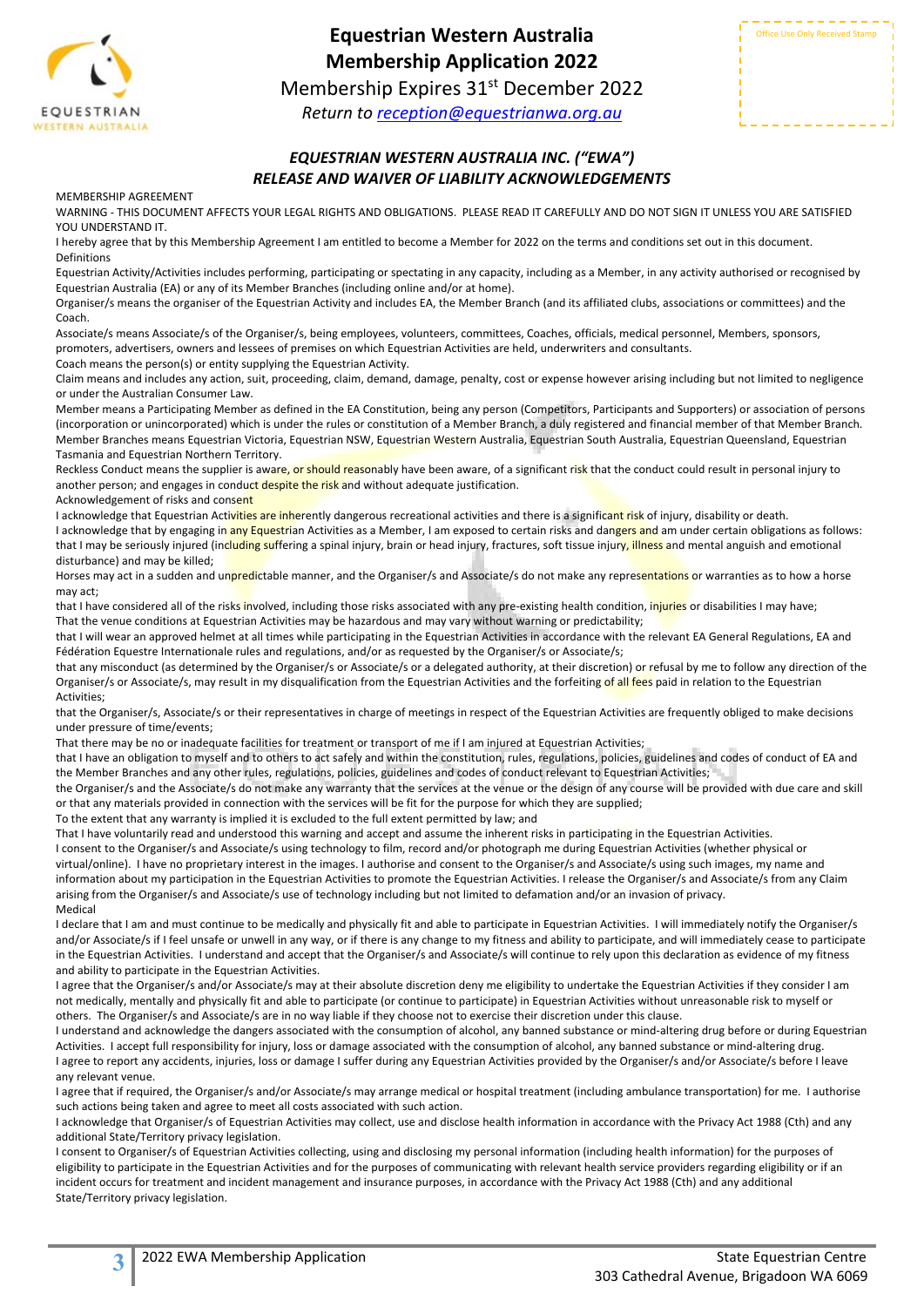

# **Equestrian Western Australia Membership Application 2022** Membership Expires 31<sup>st</sup> December 2022

*Return to [reception@equestrianwa.org.au](mailto:reception@equestrianwa.org.au)*

I understand that EA and the Member Branch have arranged for limited personal injury insurance coverage which may provide me with some protection for loss, damage or injury that I may suffer during my participation in the Equestrian Activities. I acknowledge and accept that the insurance taken out by EA and the Member Branch may not provide me with full indemnity for loss, damage or injury that I may suffer during my participation in the Equestrian Activities, and that I may have to pay the excess if a Claim is made under an insurance policy on my behalf. I agree that my own insurance arrangements are ultimately my responsibility and I will arrange any additional coverage at my expense after taking into account EA and the Member Branches insurance arrangements, this document and my own circumstances.

Waiver

In agreeing to participate in any way in the Equestrian Activities, the Member, his/her personal representatives, heirs and next of kin hereby releases, waives, discharges and covenants not to sue the proprietors of the Organiser/s and the Associate/s with respect to any and all injury, disability, death or loss or damage to person, whether caused by the negligence of the Organiser/s and/or the Associate/s, a breach of a contract or otherwise.

A supplier of a recreational services or recreational activities is entitled to ask you to agree that statutory guarantees under the Australian Consumer Law (Schedule 2 to the Competition and Consumer Act 2010 (Cth) (CCA)) do not apply to you (or a person for whom or on whose behalf you are acquiring the services or activities).

By signing this Membership Agreement, you agree that the liability of the Organiser/s and/or the Associate/s in relation to the recreational services (as that term is defined in s.139 of the CCA) for any:

Death;

Physical or mental injury (including the aggravation, acceleration or recurrence of such an injury);

The contraction, aggravation, or acceleration of a disease;

the coming into existence, the aggravation, acceleration or recurrence of any other condition, circumstance, occurrence, activity, form of behaviour, course of conduct or state of affairs, that is or may be harmful or disadvantageous to you or the community; or that may result in harm or disadvantage to you or the community;

That may be suffered by you (or a person for whom or on whose behalf you are acquiring the services) resulting from the supply of recreational services is excluded and the application of any express or implied term that any services will be provided with due care and skill or fit for any specific purpose is hereby excluded.

Note: The change to your rights does not apply to a significant personal injury suffered by you that is caused by the Reckless Conduct of the supplier of the recreational services.

Indemnity and release

In consideration of the acceptance of me as a participant in the Equestrian Activities, I agree to indemnify and keep indemnified to the full extent permitted by law, the Organiser/s and the Associate/s and each of them in the following manner:

I participate in the Equestrian Activities at my sole risk and responsibility;

I accept the venues where the Equestrian Activities are held as they stand with all or any defects hidden or exposed;

I indemnify and hold harmless the Organiser/s and the Associate/s, their respective servants, agents, officials and competitors against any Claims which may be made by me or on my behalf for or in respect of or arising out of my death or any injury caused to me whether caused by negligence, breach of contract or otherwise;

I agree to release to the full extent permitted by law the Organiser/s and the Associate/s from all liability to me for any Claim that arises as a result of any act, matter or thing done, permitted or omitted to be done, by me or which is in any way connected with my presence at or involvement in the Equestrian Activities. A term of this release and indemnity will not apply where the term contravenes the law of the relevant jurisdiction under which any legal action is legitimately taken however such terms are severable and do not invalidate the remaining terms. Compliance

I acknowledge, understand and agree that it is a condition of my participation in the Equestrian Activities that I agree to be bound by, and subject to, the constitution, rules, regulations, guidelines, policies, codes of conduct and jurisdiction of EA and the Member Branch and any other rules, regulations, guidelines, policies and codes of conduct relevant to the Equestrian Activity as amended from time to time. Copies of the EA and Member Branches constitution, rules, regulations, guidelines, policies and codes of conduct are available online.

I, the undersigned, state that I have read and understood this declaration (including the risk warning, indemnity, release and waiver) and agree to the terms and conditions as stated.

| Name: | signature: | Date <sup>.</sup> |  |
|-------|------------|-------------------|--|
|       |            |                   |  |

Third party indemnity where participant is under 18 years of age

being the parent or guardian of the Member, hereby acknowledge: I have read the whole of this document and understand it;

I consent to the Member participating in the Equestrian Activities;

I am aware of the risks, dangers and obligations set out above;

I acknowledge that the Member is bound by and subject to the constitution, rules, regulations, guidelines, policies and codes of conduct of EA and the Member Branch.

In consideration of the applicant becoming a Member, I hereby indemnify and release the Organiser/s and the Associate/s in the same manner and to the same effect as if I was the Member and agree to personally accept all terms and conditions and obligations set out in this declaration. **AGREEMENT ON BEHALF OF ONE PARENT OR GUARDIAN IS AGREEMENT ON BEHALF OF ALL PARENTS AND/OR GUARDIANS OF THE MEMBER.** 

|                                                             | Date: __ __ / __ __ / ___ __ / ___ ___          |                                          |  |
|-------------------------------------------------------------|-------------------------------------------------|------------------------------------------|--|
| PARENT/GUARDIAN CONSENT FOR UNDER 18-YEAR-OLD PARTICIPANTS. |                                                 |                                          |  |
|                                                             | Date of Birth: __ __ / __ __ / __ __ / __ __ __ |                                          |  |
|                                                             |                                                 | Date: __ __ / __ __ / __ __ __ / ___ ___ |  |
|                                                             |                                                 |                                          |  |